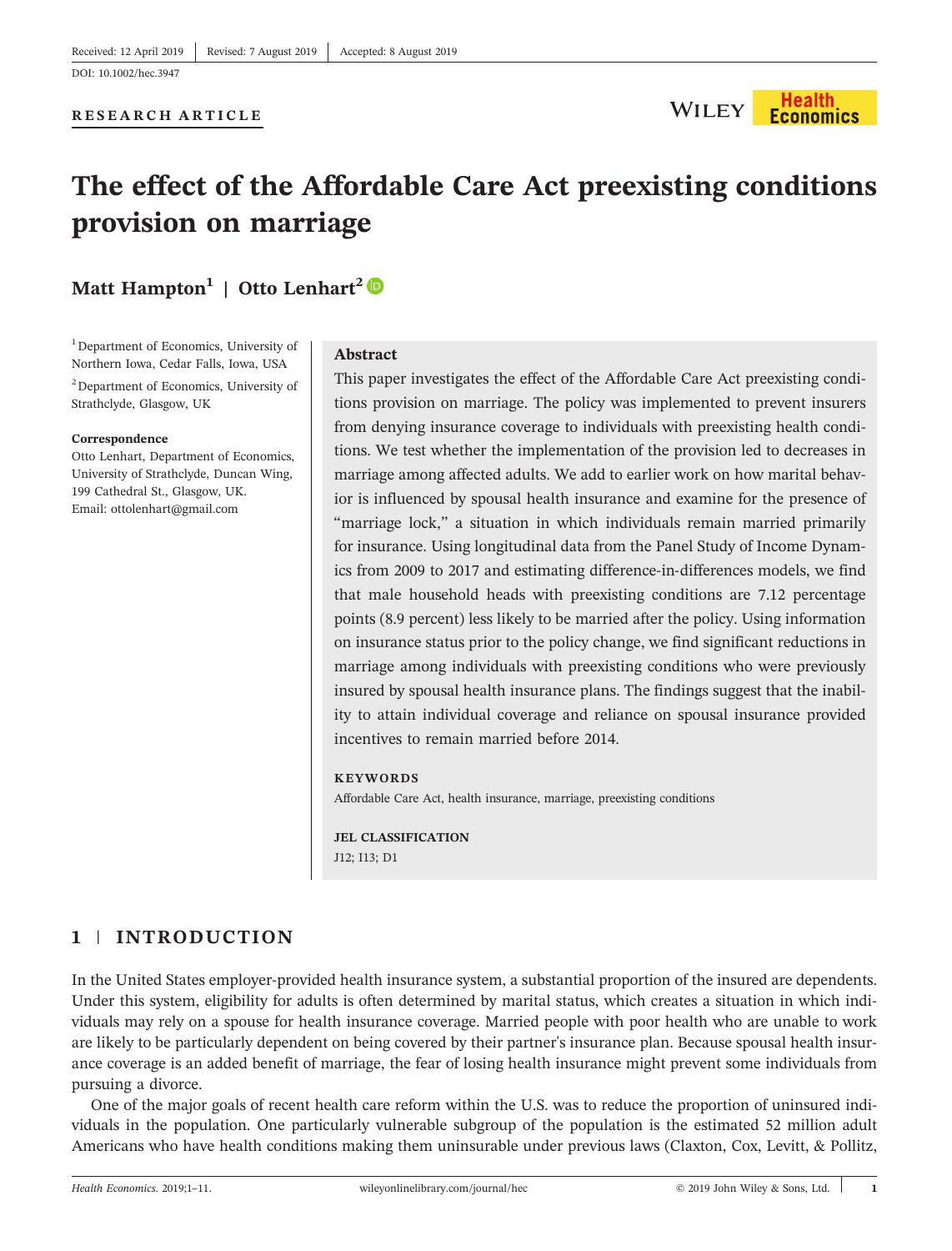2016). Prior to the Affordable Care Act (ACA), this group of people may have been charged higher premiums by insurance companies or even denied coverage altogether. For individuals with preexisting conditions, this not only created serious barriers to obtaining affordable health insurance but also increased the value of an insurance plan once procured.

The ACA preexisting conditions provision, which was implemented in 2010 for children and in 2014 for adults, prevents insurance companies from denying coverage or charging higher premiums to people with preexisting conditions. Prior to 2014, adults with preexisting conditions who were not able to attain affordable insurance coverage may have had to go without needed health care. Although individuals with preexisting conditions who were covered by their spouse's plans might have had additional incentives to remain married, the 2014 ACA reform may have reduced their reliance on spousal coverage by increasing the availability of affordable health insurance for individuals with health issues.

This paper is the first to study the impact of the ACA preexisting conditions provision on the marital behavior of individuals with preexisting health conditions. The study contributes to the literature that examines how marriage decisions are influenced by policy incentives that affect health insurance coverage. It is motivated in part by Abramowitz (2016) who finds evidence that the ACA dependent coverage provision, which allows young adults to remain on parental health insurance plans until the age of 26, led to a decrease in the likelihood of marriage and an increase in the probability of divorce among young adults. Abramowitz (2016) provides evidence that although spousal health insurance plans increase the value of marriage, being eligible to remain on parental plans reduces the incentive to remain married. We hypothesize that by reducing one's reliance on spousal health insurance coverage, the ACA preexisting conditions provision could have similar effects on individuals with health conditions.

To test the hypothesis that the ACA preexisting conditions provision may have affected marriage, we use longitudinal data from the Panel Study of Income Dynamics (PSID) to follow the same individuals over the years 2009 to 2017 and estimate difference-in-differences (DD) models containing individual-level fixed effects. Focusing on a sample of household heads with preexisting conditions prior to 2014, we find that, after policy implementation, individuals with such conditions are 7.12 percentage points less likely to remain married. This corresponds to an 8.9 percent reduction in marriage within the group. To provide evidence that individuals with preexisting conditions may have been particularly reliant on spousal insurance prior to the ACA, we show that there were significant reductions in marriage within a sample of individuals who were covered by a spousal plan before 2014. We believe that our findings provide an indication of "marriage lock," a situation in which a couple remains married primarily for one partner to maintain health insurance coverage that he or she may not be able to get otherwise.<sup>1</sup>

We conduct several falsification tests and show that the estimates are robust to a variety of different specifications. To alleviate concerns that using the stock of married people as the outcome may understate the effects of the policy (Abramowitz, 2016), we show that the effect is robust when using a measure of marriage flow as the dependent variable. Additionally, to provide evidence that the negative marriage effect is not driven by other provisions of the ACA such as dependent coverage or Medicaid expansion, we find that significant decreases in marriage also occurred among individuals living in non‐Medicaid expansion states and that the effects are largest for those between the ages of 30 and 45. In addition, we conduct an event study to examine annual treatment effects and provide evidence of parallel pre‐treatment trends between the treatment and control groups. We find that negative marriage effects become larger in magnitude over time since the 2014 implementation, which could be related to the lengthy nature of divorces.

### **2** | **MARRIAGE AND HEALTH INSURANCE COVERAGE**

Gary Becker's model of marriage (Becker, 1973, 1974) is based on two assumptions: (1) each individual tries to find a partner who maximizes his or her well‐being, where well‐being is measured by the consumption of household‐produced commodities; and (2) the marriage market is in equilibrium. The model shows that gains from marrying compared with remaining single are positively correlated with income, human capital, and relative differences in wages. Becker (1973) shows that a necessary condition for marriage is that total output of the marriage must exceed the sum of maximum outputs of single individuals. Spousal health insurance coverage is a component of the value of marriage. A result of

<sup>&</sup>lt;sup>1</sup>Marriage lock is analogous to job lock, that is, remaining at an employer primarily for insurance purposes.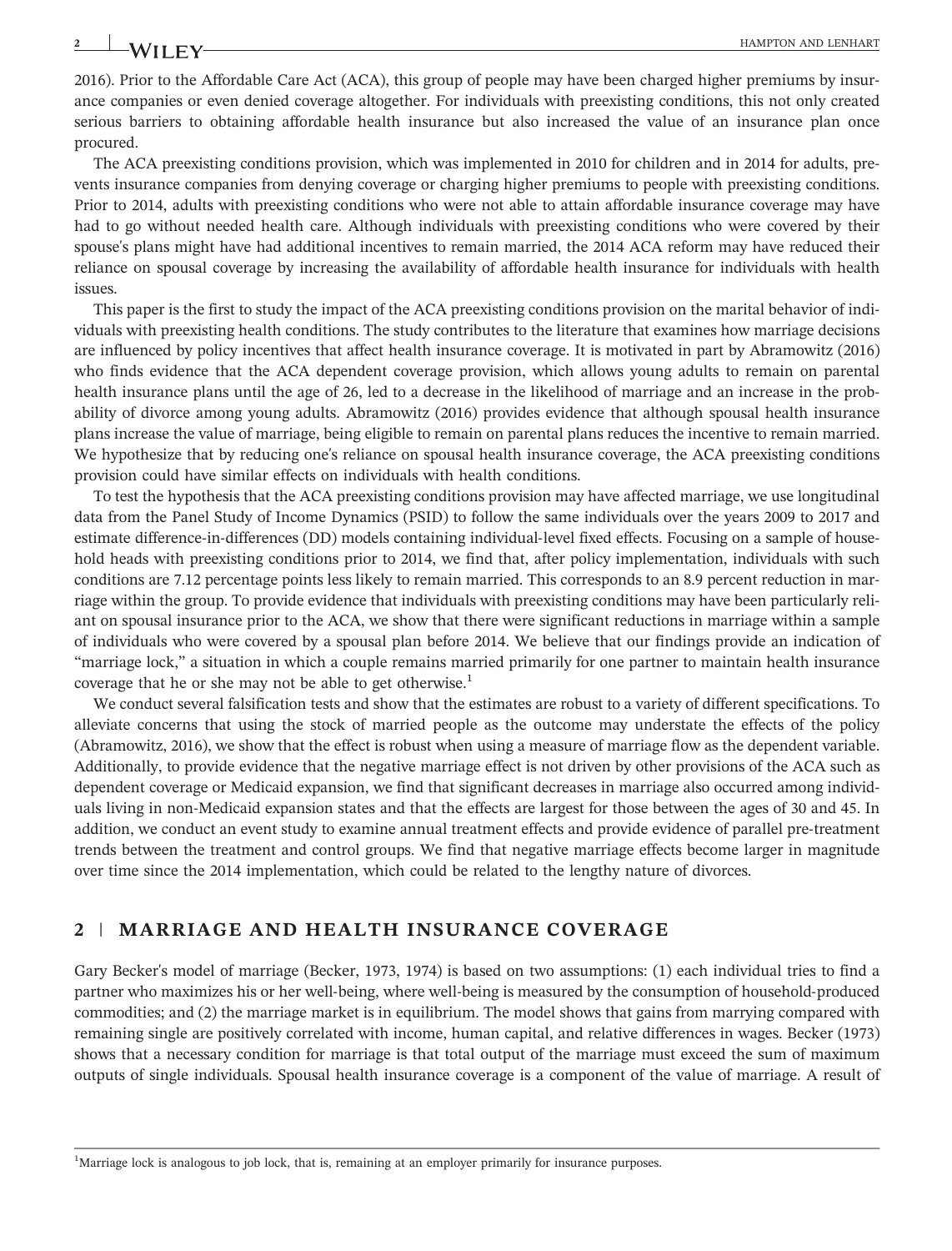this could be that unhappily married people may decide to remain married because of fears that they will not be able to obtain insurance coverage on their own.

Abramowitz (2016) notes that the benefit of obtaining insurance coverage through marriage could impact both coupled and single individuals. For single individuals, an available spousal plan may induce individuals to marry because insurance makes marriage more attractive. Similarly, a wider availability of health insurance plans reduces dependence on spousal coverage for married individuals and may therefore make marriage less attractive. We hypothesize that in a pre‐ACA world, individuals suffering from preexisting conditions were particularly influenced by these marriage channels. Our analysis investigates whether this widening of insurance options following implementation of the ACA reduced the likelihood of marriage among people with preexisting conditions.

Prior literature has established the link between health insurance coverage and marriage. Examining the role of marriage as an important factor for providing health care access, Pylypchuk and Kirby (2017) show that racial differences in marriage could explain existing disparities in health care access. Researchers have shown that unmarried women are less likely to be insured than married women (Bernstein, Cohen, Brett, & Bush, 2008; Harrington Meyer & Pavalko, 1996) and that divorce leads to losses of coverage among women (Lavelle & Smock, 2012; Zimmer, 2007) and increases in individually-owned private coverage (Peters, Simon, & Taber, 2014). Results from a survey in 2008 among a nationally representative random sample of 2,003 adults suggest that insurance might be a determinant of a couple's decision to get married (Kaiser Family Foundation, 2008). Seven percent of survey respondents affirmed that a person in their household got married over the last year mainly to have access to health care benefits. Because individuals with preexisting conditions may have been worried about being denied coverage prior to the ACA, insurance could have played a large role in their marital decisions.

#### **3** | **DATA**

Our study uses data from the PSID, a nationally representative longitudinal sample of households interviewed annually since 1968 and biannually since 1997. In our analysis, we follow the same individuals from 2009–2017, which provides us with three survey waves prior to and two waves after the 2014 policy implementation.<sup>2</sup> The PSID gathers information reported by household heads, which by design are males within married‐couple families and either males or females within single-individual homes.

Given that the focus of this study is to test for changes in marital behavior and due to the design of the PSID, we restrict the sample to focus on a group of male household heads. One advantage of the PSID is that it allows us to test whether behavior is affected differentially depending on whether the head of household or his partner has the preexisting condition. Given that the legal age of marriage in the U.S. is 18 and individuals become eligible for Medicare at the age of 65, we further restrict the sample to consist of individuals between the ages of 18 and 64. Additionally, we exclude respondents with missing information on marital status. These restrictions leave our analysis with a sample of 10,047 individuals and 50,235 total observations.

To narrow the sample to a group of individuals that are likely affected by the preexisting conditions provision, we use responses to whether a doctor has ever diagnosed the survey participants with any of the following health conditions: stroke, heart attack, heart disease, lung disease, diabetes, cancer, and other serious chronic conditions including seizures, kidney disease, autoimmune disorder, Parkinson's disease, coronary problems, and bone disorder. In a policy brief on preexisting conditions in the U.S., Fehr et al. (2018) list the most common conditions that led to denial of insurance coverage prior to the ACA. The authors list all the mentioned conditions that are included in the PSID and used in our analysis.3 The main treatment group consists of individuals who report that they had at least one of the conditions in all three pre-policy survey years. This provides us with a treatment group of 1,351 individuals, for which we have 6,755 total observations. For the control group, we consider people who report that they have no health conditions in all years prior to the reform (8,696 individuals and 43,480 observations).<sup>4</sup>

<sup>&</sup>lt;sup>2</sup>The PSID is conducted biannually.

<sup>&</sup>lt;sup>3</sup>Fehr et al. (2018) also list mental disorders as a condition that led to denial of coverage. Unfortunately, the PSID does not include information about mental disorders. Although we have no reason to believe that our results would differ if we included additional health conditions, the fact that we do not cover preexisiting conditions is a limitation of our study.

<sup>&</sup>lt;sup>4</sup>In an alternative specification, we find qualitatively similar results using a treatment group of individuals who report having had at least one of the conditions in 2013 (3,503 individuals).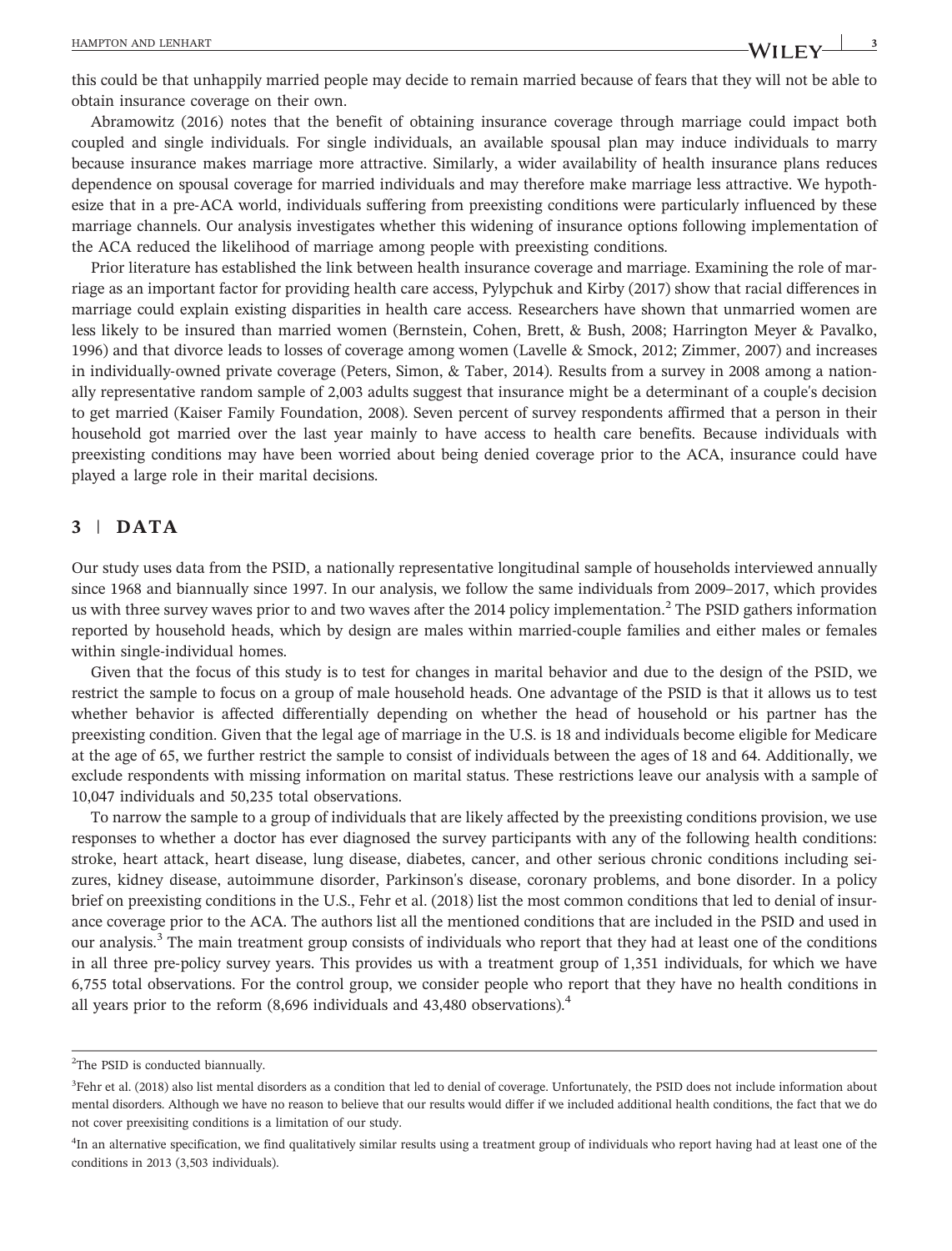Table 1 provides summary statistics for the treatment and control groups of the analysis. The statistics indicate that men forming the treatment group are 6.79 percentage points less likely to be married after policy implementation compared with the pre‐policy survey years. Conversely, the likelihood of being married increases for members of the control group by 2.13 percentage points. The substantial decline in the share of men with preexisting conditions who are married after the policy is confirmed by Figure 1, which provides graphical evidence of changes in marital status between 2005 and 2017. Although relatively similar trends in the likelihood of being married are noticeable for the two groups during the years prior to the policy, Figure 1 shows a stark decline in the likelihood of being married for individuals with preexisting conditions between 2013 and 2017.

The summary statistics in Table 1 show that treated household heads are older and less likely to work compared with those in the control group, and the two groups are relatively similar in terms of race, education, and total family income. The bottom of Table 1 shows statistics for the share of individuals in the treatment group suffering from various health conditions during the pre‐treatment period (2009, 2011, and 2013). The most prevalent condition is diabetes (44.19 percent), whereas the share of individuals who have had a stroke, heart attack, cancer, or heart and lung diseases are substantially smaller.

#### **4** | **METHODOLOGY**

Our study exploits the ACA prohibition of denial based on preexisting conditions provision to test for the effects of the policy on marriage behavior. We employ a DD framework to observe the average treatment effects on a group of individuals most likely affected by the policy implementation. The main treatment group consists of male household heads who report that they have been diagnosed with at least one serious health condition in all survey waves prior to the policy change (2009, 2011, and 2013). In an alternative specification, individuals whose spouse had a preexisting condition throughout the pre‐policy period form the treatment group. The control group consists of individuals who had no preexisting health conditions between 2009 and 2013. We estimate the following equation to obtain average treatment effects:

$$
Y_{ist} = \beta_0 + \beta_1 \text{ Treat}_i + \beta_2 X_{ist} + \delta_{DD} \text{ Post}_{ist} \cdot \text{Treeat}_i + \lambda_1 \text{ Year}_t + \lambda_2 \text{ State}_s + \alpha_i + \epsilon_{ist}, \tag{1}
$$

where  $Y_{\text{ist}}$  is an indicator that equals one if individual *i* living in state *s* at time *t* is married and zero if he is either unmarried, widowed, divorced, or separated. Treat<sub>i</sub> equals one if the individual suffers from a preexisting condition, whereas Post<sub>ist</sub> equals one in the post‐treatment period (2015 and 2017) and zero in the three pre‐treatment years

| <b>Married</b>                | <b>Treatment group</b>  | Control group           |
|-------------------------------|-------------------------|-------------------------|
| Pre                           | 0.8018(0.3987)          | 0.7386(0.4394)          |
| Post                          | 0.7339(0.4420)          | 0.7599(0.4272)          |
| Age                           | 46.62(10.66)            | 39.01 (10.26)           |
| Working                       | 0.6836(0.4651)          | 0.8679(0.3386)          |
| # Children in HH              | 1.0801 (1.2649)         | 1.4913 (1.4038)         |
| White                         | 0.6494(0.4772)          | 0.6258(0.4839)          |
| Black                         | 0.2811(0.4496)          | 0.3002(0.4583)          |
| Other race                    | 0.0694(0.2542)          | 0.0741(0.2619)          |
| <12 years of education        | 0.1427(0.3498)          | 0.1453(0.3524)          |
| 12 years of education         | 0.3093(0.4623)          | 0.2836(0.4507)          |
| >12 years of education        | 0.5480(0.4977)          | 0.5711(0.4949)          |
| Total household income        | \$86,049.04 (85,193.24) | \$87,631.49 (66,974.33) |
| Stroke (pre)                  | 0.0780(0.2682)          |                         |
| Heart attack (pre)            | 0.1411(0.3481)          |                         |
| Heart disease (pre)           | 0.1334(0.3400)          |                         |
| Lung disease (pre)            | 0.1174(0.3219)          |                         |
| Diabetes (pre)                | 0.4419(0.4967)          |                         |
| Cancer (pre)                  | 0.1358(0.3427)          |                         |
| Other serious condition (pre) | 0.3684(0.4824)          |                         |
| $\boldsymbol{N}$              | 6,755                   | 43,480                  |

**TABLE 1** Descriptive statistics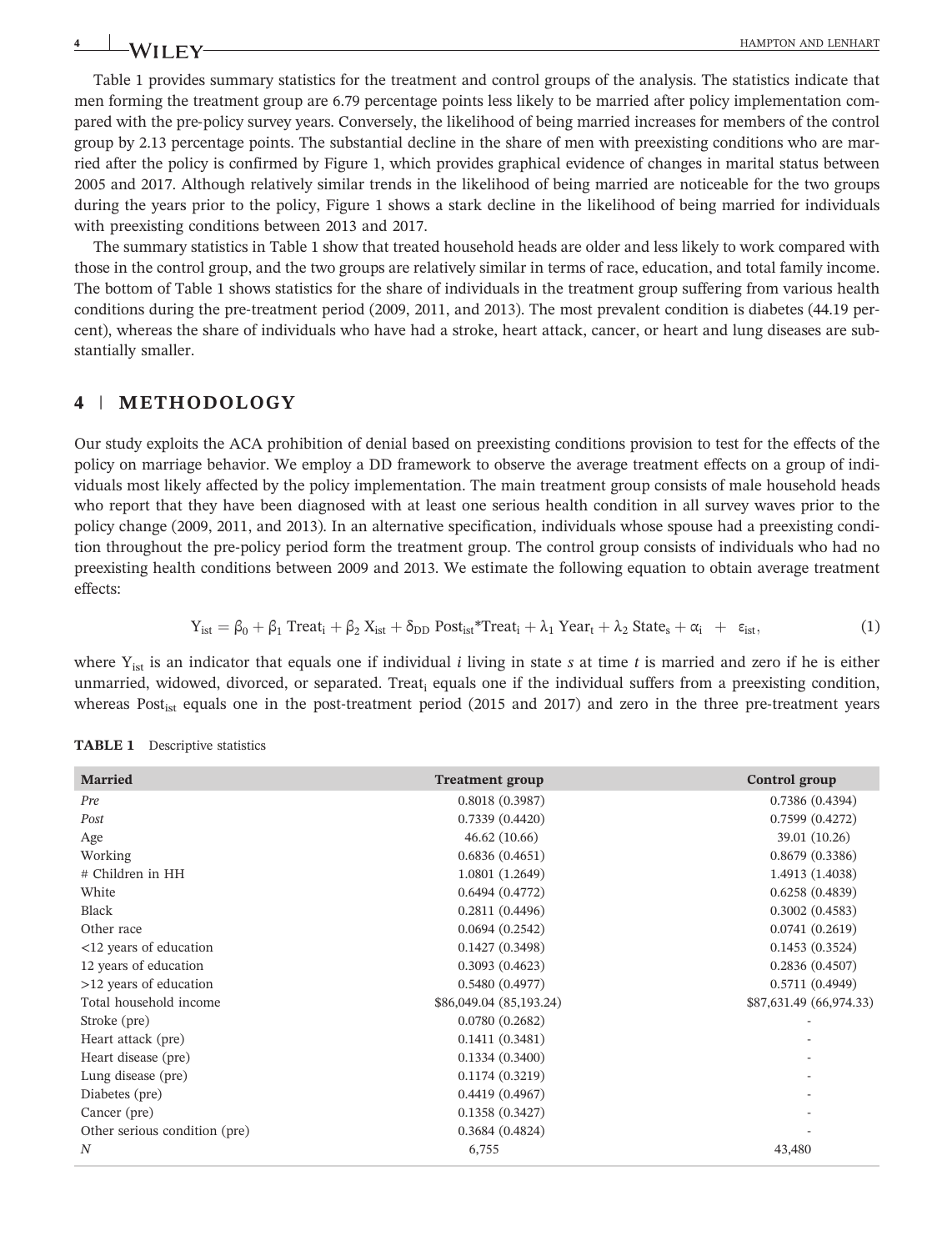

**FIGURE 1** Proportion married over time

(2009, 2011, and 2013). The inclusion of the vector  $X_{ist}$  controls for observable characteristics such as age, the number of children in the household, education, employment status, and total household income.<sup>5</sup>

The main parameter of interest is  $\delta_{DD}$ , which captures the effect of the policy on the likelihood of being married. Equation (1) controls for year and state fixed effects to account for existing differences in marital status across time and space. One concern is that unobservable characteristics at the state level cause divorce to spike in certain states, and individuals making up the treatment group disproportionately live in these states. In additional models, we address this concern by including state‐specific time trends. Finally, as the PSID contains repeated observations of individuals across time, Equation (1) includes individual fixed effects  $(\alpha_i)$ , which allows us to account for time-invariant heterogeneity across individuals. The use of longitudinal data reduces any potential bias due to changes in the composition of the sample before and after the policy. We estimate each of our DD specifications using linear probability models, with the standard errors clustered at the state level.<sup>6</sup>

Although the main DD estimation for this study uses male household heads who had preexisting conditions throughout the pre‐policy period as the treatment group, we further exploit the longitudinal nature of the PSID in two additional DD specifications. First, we narrow the sample to individuals who were married in all of the pre‐treatment years (2009–2013). Again, the two treatment groups consist of households where either the head or the spouse has at least one health condition before the policy. This specification allows us to examine the effects of the policy on the flow of marriages more directly rather than the marriage stock. Using the stock of married people as an outcome could underestimate the magnitude of the effects of the provision (Abramowitz, 2016), and observing changes in marriage flow may capture policy effects more precisely.<sup>7</sup> Second, we use information on insurance status and narrow our sample even further to household heads with preexisting conditions who are covered by spousal insurance plans in the prepolicy years. Although the sample size is smaller, this specification estimates treatment effects on a group of individuals that is most likely affected by the policy as they may be particularly reliant on their marriage for health insurance. Thus, the results from this specification are closer to treatment effects on the treated.

To specifically test whether the effects of the policy on marital decisions increased over time following its implementation in 2014, we augment Equation (1) as below:

$$
Y_{\text{ist}} = \beta_0 + \beta_1 \text{ Treat}_{\text{ist}} + \beta_2 X_{\text{ist}} + \sum_{t=2011}^{2017} \delta_t \text{Year}_t^* \text{ Treat}_{\text{ist}} + \lambda_1 \text{ Year}_t + \lambda_2 \text{ State}_s + \alpha_i + \varepsilon_{\text{ist}}, \tag{2}
$$

7 Similarly, Abramowitz and Dillender (2017) argue that using stock and flow outcomes may yield disparate results.

<sup>&</sup>lt;sub>5</sub><br>5 Additionally, due to concerns of endogeneity, we re-estimate our model when excluding employment status and total household income and find that the results remain unchanged.

<sup>&</sup>lt;sup>6</sup>In additional variations to the standard DD model, we furthermore estimate propensity score matching DD models as well as an alternative DD model introduced by Mora and Reggio (2015), which identifies the effect of the policy using a fully flexible dynamic specification and includes a family of alternative parallel growth assumptions. Our main DD results are robust to these additional specifications. Although these alternative DD estimates are not shown in the paper, they are available upon request.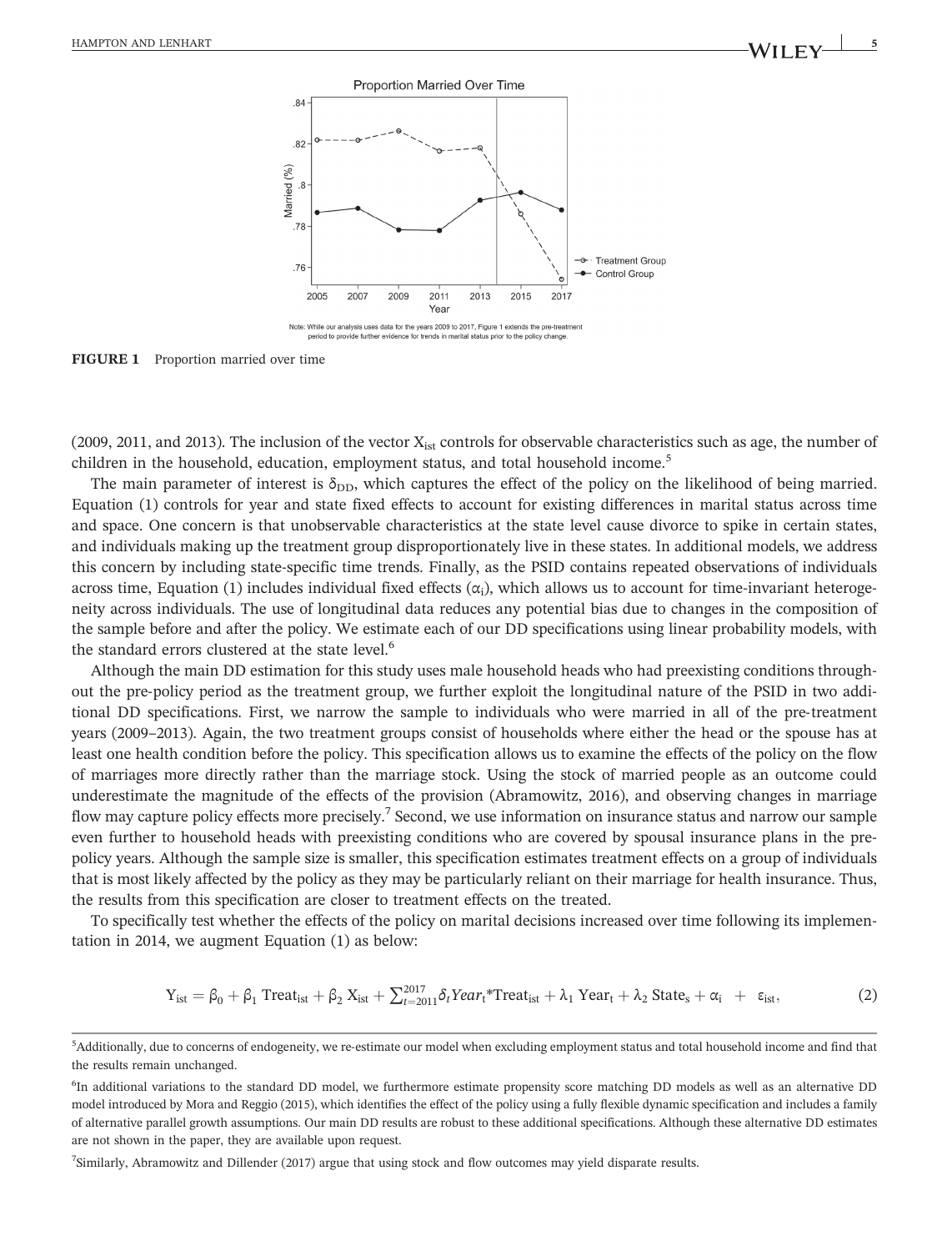where the year indicators (Year<sub>t</sub>) are interacted with the treatment indicator. The excluded reference category is the first sample wave of our analysis (2009). It seems reasonable to assume that the effects may increase over time after the policy implementation due to the often lengthy nature of divorce.

Besides differentiating between contemporaneous and lagged effects of the policy, estimating an event study furthermore allows us to test for the presence of similar trends in marital status during the pre‐treatment years, which is the assumption governing any DD model. A statistically significant estimate of Year<sub>t</sub> pertaining to the years prior to the reform provides suggestive evidence of differential trends between the treatment and control groups (conditional on covariates) and would violate the standard pre‐treatment trends assumption. Additionally, we conduct a joint F‐test among the pre-policy coefficients ( $\delta_{2011}$  and  $\delta_{2013}$ ) to formally test for the prevalence of differential trends prior to 2014.

Finally, findings from the event study indicating that the effects of the provision on marital decisions are largest in 2017 would remove concerns that any observed effects in the main analysis are driven by other events that occurred during our study period. One concern would be that the aftermath of the Great Recession differentially impacted the lives of individuals with and without preexisting conditions. Given that the last year of our analysis is 2017, which is nearly a decade after the onset of the Great Recession, an estimation of annual treatment effects may provide evidence that these macroeconomic conditions are not driving our main results.

In addition to estimating alternative DD models, we conduct several robustness checks. We run two additional specifications that account for the ACA Medicaid expansions that took place in 26 states and DC in 2014, which is the same year as the preexisting conditions provision for adults.<sup>8</sup> We separately examine the impact of our policy change on marriage behavior of individuals with preexisting conditions in states that expanded Medicaid and the 24 states that did not. If Medicaid expansion is driving differences in marriage rates between individuals with and without preexisting conditions, we would expect no changes in marital status in states that did not expand Medicaid.

Another ACA provision that could have affected marital behavior is the 2010 dependent coverage mandate. Abramowitz (2016) provides evidence that the mandate reduced marriage rates among young adults. Although the policy examined in our study was implemented 4 years later, any observed effects might still be related to the dependent coverage mandate. To empirically test for whether the dependent coverage mandate is driving observed marriage effects, we re‐estimate our main DD model for four different age groups. If the 2010 dependent coverage provision drives our results, we would expect to find larger effects for individuals below the age of 26.

We also check whether the effects differ between people who were covered by their own employer-sponsored insurance and those that were not prior to 2014. As the policy is most likely to impact individuals that are unable to attain their own employer‐sponsored insurance coverage, finding larger effects for those without this form of coverage would provide additional evidence that any observed effects are driven by the preexisting conditions provision.

To provide additional validity to our main findings, we estimate a falsification test utilizing a measure of self‐reported health. A potential concern is that individuals with preexisting conditions are inherently different than those without, and perhaps it is the worsening of one's condition that eventually leads to a divorce. To mitigate concerns that sick people may be more likely to divorce than those that are healthy and it is not the preexisting conditions provision itself that drives the marriage reduction, we limit the sample to a group of individuals who have no preexisting conditions but have poor self-reported health. A significant finding that marriage dropped among this subgroup would be an indication that it is not the preexisting conditions policy driving the results but merely differences in health.

Finally, in three placebo tests, we re-estimate our main analysis for the time periods 2003–2009, 2005–2011, and <sup>2007</sup>–2013 and create artificial treatment indicators. None of these time periods had changes in policy directly targeting the insurance needs of individuals with preexisting conditions. Thus, if estimates using these artificial treatment indicators are statistically significant, it may be an indication that our main results are spuriously driven by other changes that differentially affected individuals with and without preexisting health issues.

#### **5** | **RESULTS**

Table 2 presents the main DD estimates from our analysis. Panel A shows the main results obtained from the sample of male household heads. When including all fixed effects and controls, we find that the policy reduced the likelihood of being married among male household heads with preexisting conditions by 7.12 percentage points ( $p < .01$ ). This

<sup>8</sup> The states that expanded Medicaid in 2014 are Arizona, Arkansas, California, Colorado, Connecticut, Delaware, District of Columbia, Hawaii, Illinois, Iowa, Kentucky, Maryland, Massachusetts, Michigan, Minnesota, Nevada, New Hampshire, New Jersey, New Mexico, New York, North Dakota, Ohio, Oregon, Rhode Island, Vermont, Washington, and West Virginia.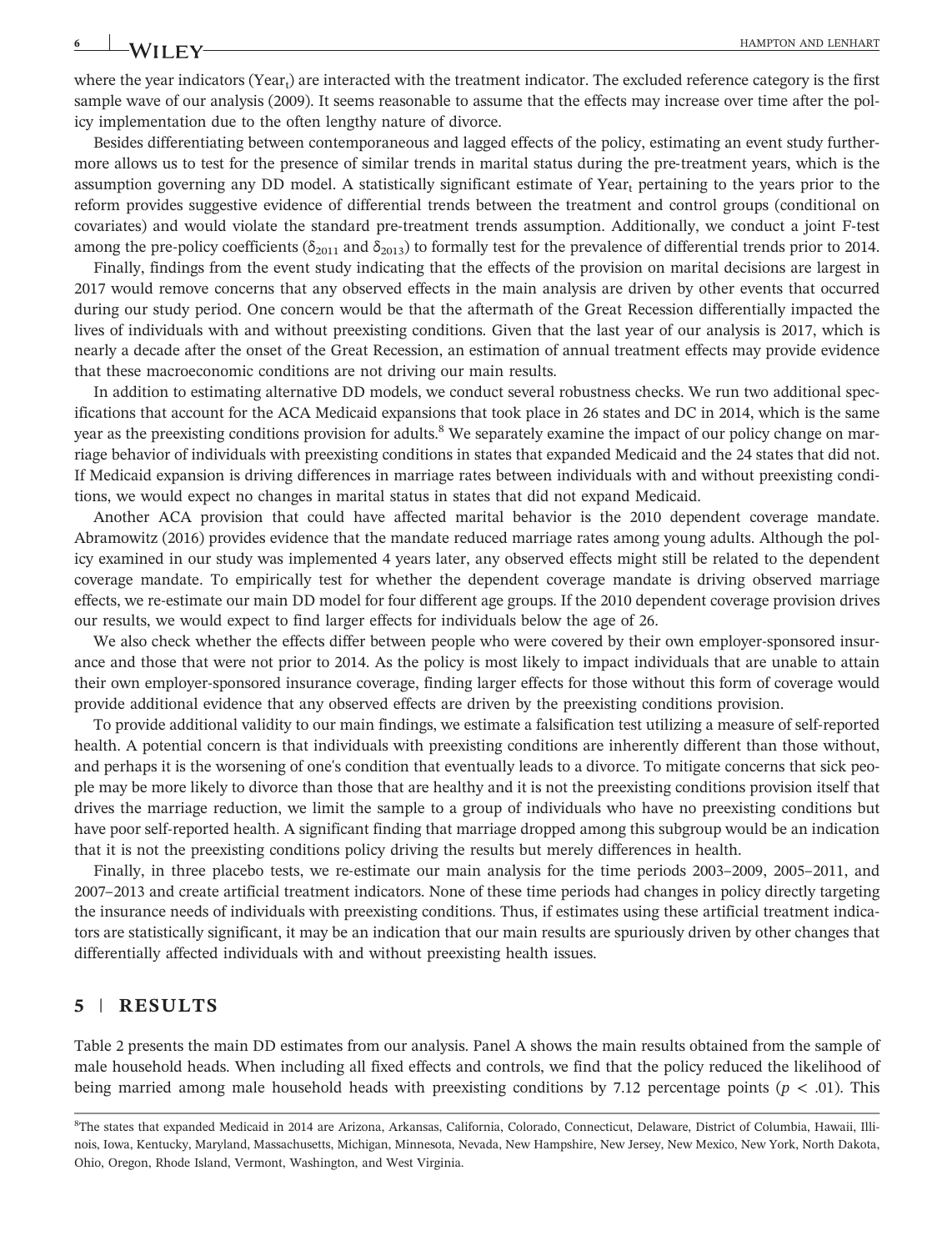| <b>TABLE 2</b> Effects of the policy change on marital status        |                             |                       |                                   |        |  |  |
|----------------------------------------------------------------------|-----------------------------|-----------------------|-----------------------------------|--------|--|--|
| Panel A: All-male household heads                                    | Likelihood of being married |                       |                                   | N      |  |  |
| Has a condition                                                      | $-0.0872***$ (0.0168)       | $-0.0712***$ (0.0159) | $-0.0701$ <sup>***</sup> (0.0168) | 50,235 |  |  |
| Sample mean                                                          |                             |                       |                                   |        |  |  |
|                                                                      | 0.8018                      |                       |                                   |        |  |  |
| Spouse has a condition                                               | $-0.0676***$ (0.0157)       | $-0.0487***$ (0.0165) | $-0.0461***$ (0.0161)             | 52,329 |  |  |
| Sample mean                                                          | 0.9240                      |                       |                                   |        |  |  |
| Panel B: Male household heads married between 2009 and 2013          |                             |                       |                                   |        |  |  |
| Has a condition                                                      | $-0.0266**$ (0.0105)        | $-0.0270***$ (0.0102) | $-0.0281***$ (0.0103)             | 30,512 |  |  |
| Spouse has a condition                                               | $-0.0375***$ (0.0093)       | $-0.0349***$ (0.0091) | $-0.0364***$ (0.0087)             | 28,867 |  |  |
| Panel C: Male household heads covered by spousal ESI prior to policy |                             |                       |                                   |        |  |  |
| Has a condition                                                      | $-0.0504***$ (0.0164)       | $-0.0412**$ (0.0165)  | $-0.0424**$ (0.0173)              | 9,513  |  |  |
| Fixed effects                                                        | X                           | X                     | X                                 |        |  |  |
| Control variables                                                    |                             | X                     | X                                 |        |  |  |
| State-specific time trends                                           |                             |                       | X                                 |        |  |  |

*Note*. Robust standard errors, clustered by state, are shown in parentheses. The control variables include age, race, education, employment status, and household income.

\**p*< .10. \*\**p*< .05. \*\*\**p* < .01.

corresponds to an 8.9 percent reduction compared with the baseline mean (0.802). We find that the results remain unchanged when adding state-specific time trends.<sup>9</sup> Panel A also shows that the policy reduced the likelihood of being married by 4.87 percentage points for household heads whose spouse had a preexisting condition in the survey years prior to 2014 (*p* < .01). This suggests the policy affected marital decisions of households independent of which partner had the preexisting condition. In other specifications, shown in Table S1, we include additional controls and show that the results are not driven by either marriage or health history. We find that the results remain almost unchanged when including controls for marriage length and the number of marriages, as well as the age when the preexisting condition first occurred.<sup>10</sup>

In Panel B, we narrow the sample to individuals who were married throughout the pre-policy period to test whether the flow of marriages was impacted by the reform. Again, we find negative and statistically significant effects on the likelihood of remaining married among household heads with health conditions as well as for those whose spouses had preexisting conditions. Finding consistent results using both stock and flow outcome variables provide further evidence that the policy altered the marital behavior of individuals.

Finally, we narrow the sample in Panel C to household heads covered by spousal insurance plans in the years prior to 2014. As they would likely have been reliant on the marriage to attain health insurance, individuals with preexisting conditions within this subsample are those most directly impacted by the policy. In the full specification and despite a low number of observations and potential issues with statistical power (313 treated individuals), we find a 4.12 percentage point decline ( $p < .05$ ) in the likelihood of being married among this group. This further suggests that the ability to obtain insurance coverage independently of one's partner influenced decisions to remain married. To further examine the flow of marriages, we also estimate the effects of the policy change on divorce directly. Table S2 shows a 3.28 percentage point increase  $(p < .01)$  in being divorced among individuals in the treatment group, which suggests that the main findings in Table 2 are a combination of both a decrease in entry to marriage and an increase in exit.<sup>11</sup>

<sup>9</sup> Six states (Maine, Massachusetts, New Jersey, New York, Vermont, and Washington) did not request detailed information about a person's medical history when they tried to purchase insurance prior to the ACA. We estimated our main model excluding these states and found a decline in the likelihood of being married of 7.24 percentage points  $(p < .01)$ , which is almost identical to the main result.

<sup>&</sup>lt;sup>10</sup>In additional specifications, we exclude people in the control group whose spouse has at least one preexisting condition at some point during our study. The results remain unchanged and are available upon request.

<sup>&</sup>lt;sup>11</sup>Additionally, we estimate ordered logit models using all five categories of marital status as the outcome variable. In line with the results shown in Table S2, we find a 6.50 percentage point decrease in being married and a 1.56 percentage point of being divorced (both *p* < .01). The ordered logit results are not included in the paper but are available upon request.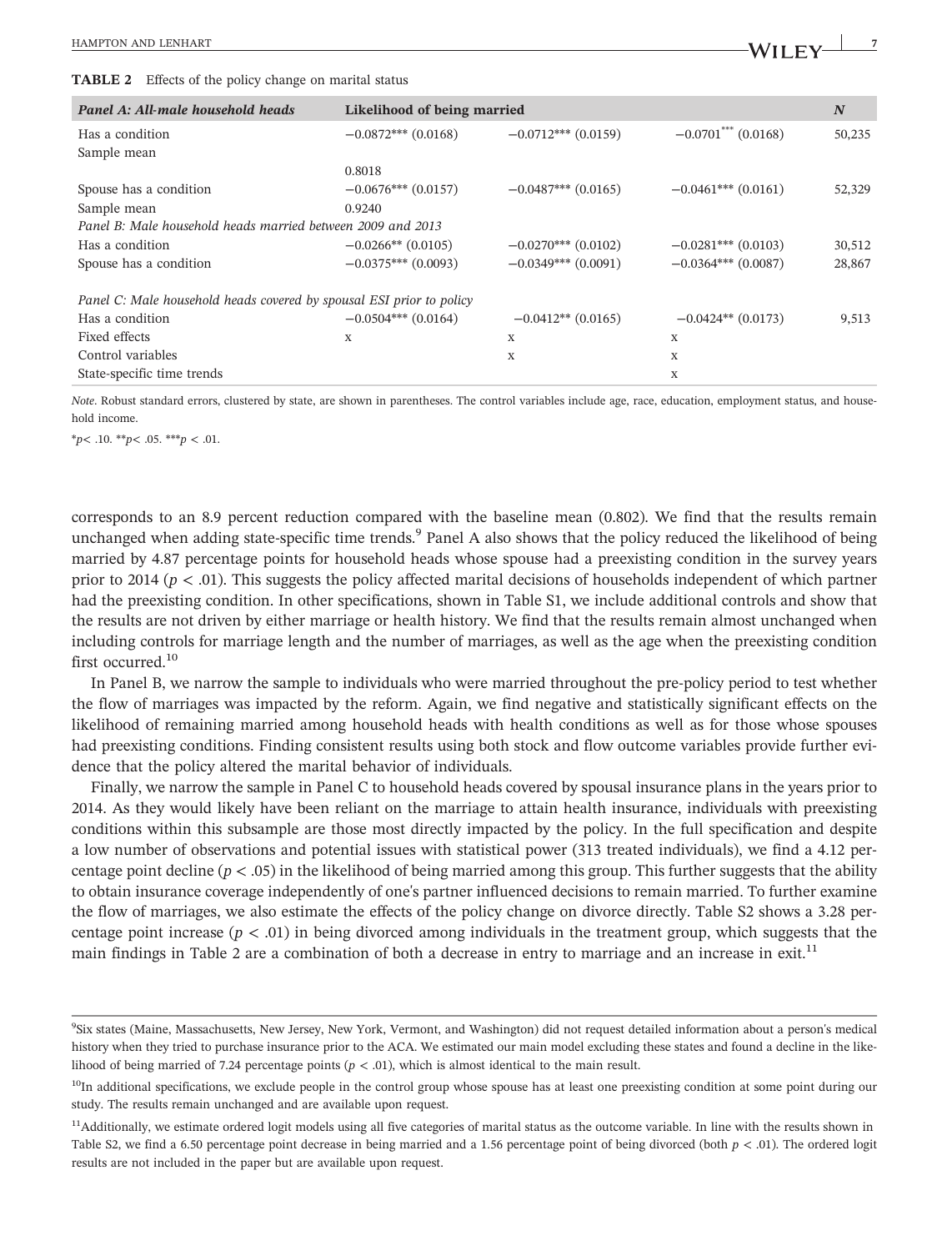Table 3 provides estimates for immediate and medium-run effects of the policy by showing the coefficients on the interaction terms between the treatment group and year dummies [Equation (2)]. The results suggest that the observed effects, although negative and statistically significant in both post‐policy years, became substantially larger in 2017. This is in line with the fact that divorce can be lengthy and takes ample time before having processed. Additionally, it may take some time before individuals become aware of and develop an understanding of the policy. The observed treatment effects are 5.06 percentage points in 2015 ( $p < .05$ ) and 9.26 percentage points in 2017 ( $p < .01$ ).

The causal effect of the policy in a DD framework depends on the assumption that trends in the dependent variable between treatment and control groups would have remained similar in the absence of the policy. The coefficients on the interaction terms for the likelihood of being married prior to the reform (2011 and 2013) are small and statistically insignificant. The joint F‐test of the pre‐treatment coefficients confirms (at the 1 percent level) that there were no differential trends between the two groups before 2014. For additional clarity, we plot the main coefficients of Table 3 in Figure 2, along with 95 percent confidence interval bounds.

Table 4 provides several additional DD estimates testing the robustness and validity of our findings. Panel A presents results for individuals by pre‐policy insurance status. The results suggest that our main findings are driven by individuals with no employer‐sponsored insurance prior to 2014. As this is a group with no insurance coverage through an employer, they may be particularly reliant on spousal coverage. Among this group, we find a reduction in the likelihood of being married of 11.51 percentage points ( $p < .01$ ). Among individuals previously covered by employer-sponsored insurance, a group that is likely not dependent on spousal coverage, the estimated coefficient is small and statistically insignificant. These results are in line with our estimates from Table 2 that show significant changes in marriage among individuals previously covered by spousal insurance plans.

| <b>Yearly effects</b>      | Likelihood of being married |                       |                       |
|----------------------------|-----------------------------|-----------------------|-----------------------|
| Treat*2011                 | $-0.0067(0.0160)$           | 0.0008(0.0174)        | 0.0015(0.0173)        |
| Treat*2013                 | $-0.0165(0.0188)$           | $-0.0021(0.0194)$     | $-0.0009(0.0195)$     |
| Treat*2015                 | $-0.0700***$ (0.0201)       | $-0.0506**$ (0.0201)  | $-0.0492**$ (0.0201)  |
| Treat*2017                 | $-0.1195***$ (0.0263)       | $-0.0926***$ (0.0260) | $-0.0906***$ (0.0263) |
| Fixed effects              | X                           | X                     | X                     |
| Control variables          |                             | X                     | X                     |
| State-specific time trends |                             |                       | X                     |
| Observations               | 50,235                      | 50,235                | 50,235                |

*Note*. Robust standard errors, clustered by state, are shown in parentheses. The estimates are compared with the omitted year 2009. The control variables include age, race, education, employment status and household income.

\**p*< .10. \*\**p*< .05. \*\*\**p* < .01.



**FIGURE 2** Annual treatment effect estimates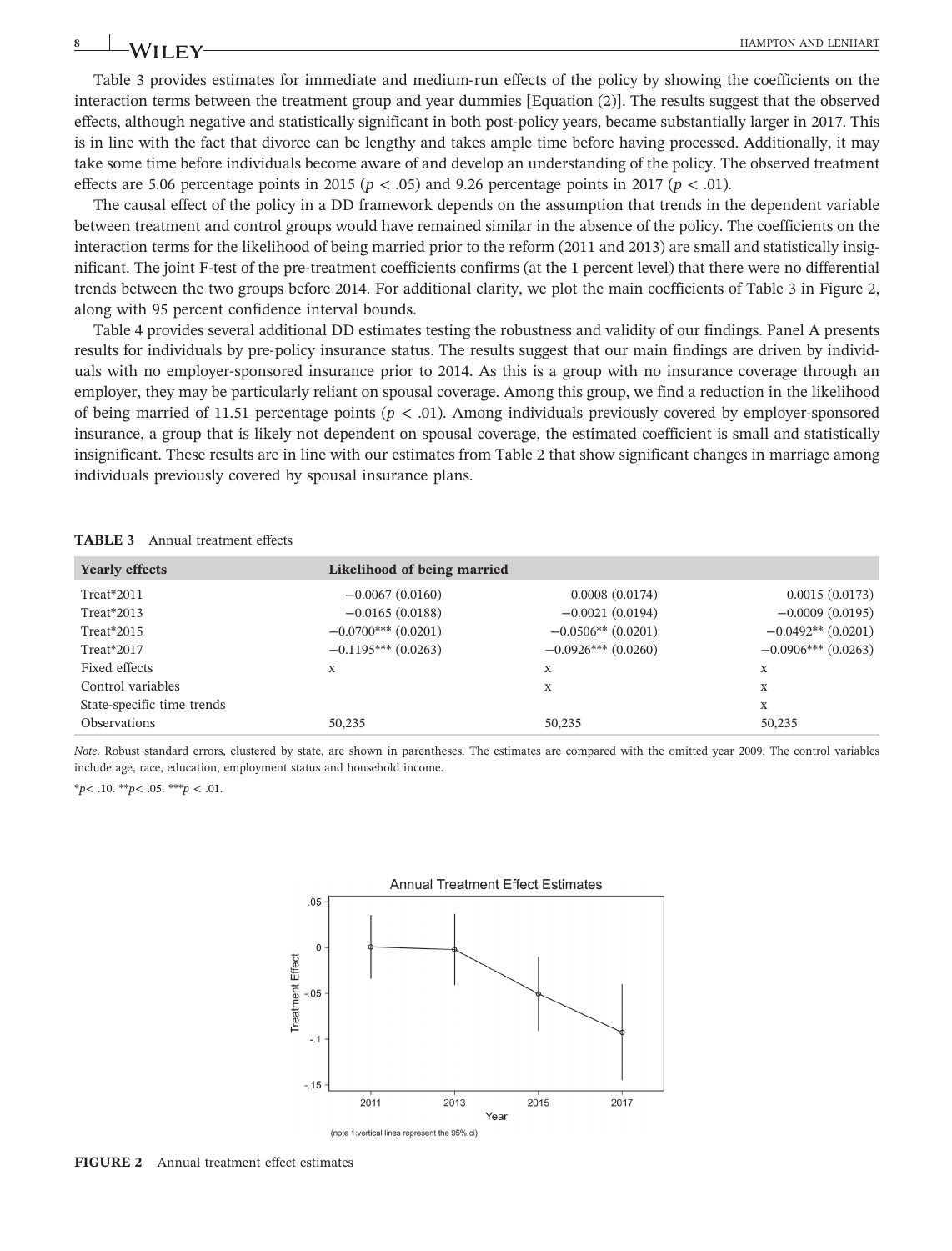#### **TABLE 4** Additional Results

| $\blacksquare$                            |                       |             |                  |
|-------------------------------------------|-----------------------|-------------|------------------|
| Category                                  | <b>DD</b> Effect      | Sample mean | $\boldsymbol{N}$ |
| Panel A: Pre-2014 insurance status        |                       |             |                  |
| Employer-sponsored coverage               | $-0.0152(0.0134)$     | 0.9152      | 17,577           |
| No employer-sponsored coverage            | $-0.1151***$ (0.0286) | 0.6826      | 19,103           |
| Panel B: ACA Medicaid expansions          |                       |             |                  |
| <b>Expansion</b> states                   | $-0.1099***$ (0.0252) | 0.8192      | 24,497           |
| Non-expansion states                      | $-0.0391**$ (0.0184)  | 0.7842      | 25,355           |
| Panel C: Age                              |                       |             |                  |
| $18 - 26$                                 | $-0.0338***$ (0.0118) | 0.4270      | 4,002            |
| $27 - 29$                                 | $-0.0547***$ (0.0114) | 0.7412      | 3,621            |
| $30 - 45$                                 | $-0.0961***$ (0.0059) | 0.7694      | 20,200           |
| $46 - 64$                                 | $-0.0430***$ (0.0051) | 0.8386      | 13,840           |
| Panel D: Placebo tests                    |                       |             |                  |
| Pre: 2003-2005, Post 2007-2009            | 0.0056(0.0040)        | 0.8708      | 40,432           |
| Pre: 2005-2007, Post 2009-2011            | $-0.0011(0.0031)$     | 0.9388      | 42,391           |
| Pre: 2007-2009, Post 2011-2013            | 0.0009(0.0034)        | 0.8394      | 44,822           |
| Panel E: Falsification test               |                       |             |                  |
| Poor health status as treatment indicator | $-0.0216(0.0586)$     | 0.4815      | 36,133           |
|                                           |                       |             |                  |

*Note*. Robust standard errors, clustered by state, are shown in parentheses.

\**p*< .10. \*\**p*< .05. \*\*\**p* < .01.

Next, we examine whether the 2014 Medicaid expansions and the 2010 dependent coverage mandate are driving the results. When separately testing the effect on marriage in states that expanded Medicaid in 2014 and those that did not, we find statistically significant reductions in marriage for both groups (Panel B). Although the effect is larger in magnitude in states that expanded Medicaid, which indicates that access to Medicaid also impacts marital decisions, a significant finding in non‐expansion states suggests that Medicaid changes are not the primary driver of the main results.

Panel C provides treatment effects for four age groups. Although our results suggest that marriage is affected across all groups (all  $p < .01$ ), the largest result is found for individuals between ages 30 and 45, and the smallest is among young adults between 18 and 26. Similar to findings from the event study, Panel C provides additional evidence that the results are driven by the 2014 preexisting conditions provision and not by the dependent coverage provision.

Panel D shows estimates for the three placebo tests using different periods as treatment indicators. The results from these models show that using artificial policy indicators leads to no effects on marriage behavior of individuals with preexisting conditions, which further suggests that the 2014 policy is driving our main findings.

Finally, Panel E presents results of the falsification test in which individuals without preexisting conditions but poor self-reported health are assigned to the treatment group, and individuals with fair or better health and no health conditions form control group. Consistent with the fact that these "treated" individuals should be unaffected by the ACA preexisting conditions provision, we do not find a statistically significant marriage effect among this group.

## **6** | **CONCLUSION**

The results of our analysis indicate that the ACA preexisting conditions provision increased marital dissolution among individuals with preexisting conditions. Our main estimate indicates that male household heads with preexisting conditions are 8.9 percent less likely to remain married after the change in policy. We find negative effects among individuals with preexisting conditions who had no employer‐sponsored coverage of their own and those covered by spousal insurance, groups that may be particularly reliant on marriage to attain insurance. We show that the estimates are robust across a variety of specifications and robustness checks. To mitigate concerns that findings are driven by other provisions of the ACA such as dependent coverage or Medicaid expansion, we conduct subgroup analyses to show that effects are not driven by young adults and are not unique to those living in Medicaid expansion states.

Our estimates provide evidence that individuals with health conditions may have been particularly reliant on marriage prior to the ACA because insurance companies were able to deny them coverage. We believe that the results are an indication of marriage lock, that is, remaining in a marriage primarily for health insurance purposes. The magnitude of our findings is comparable with previous estimates of the effects of insurance access and changes in policy on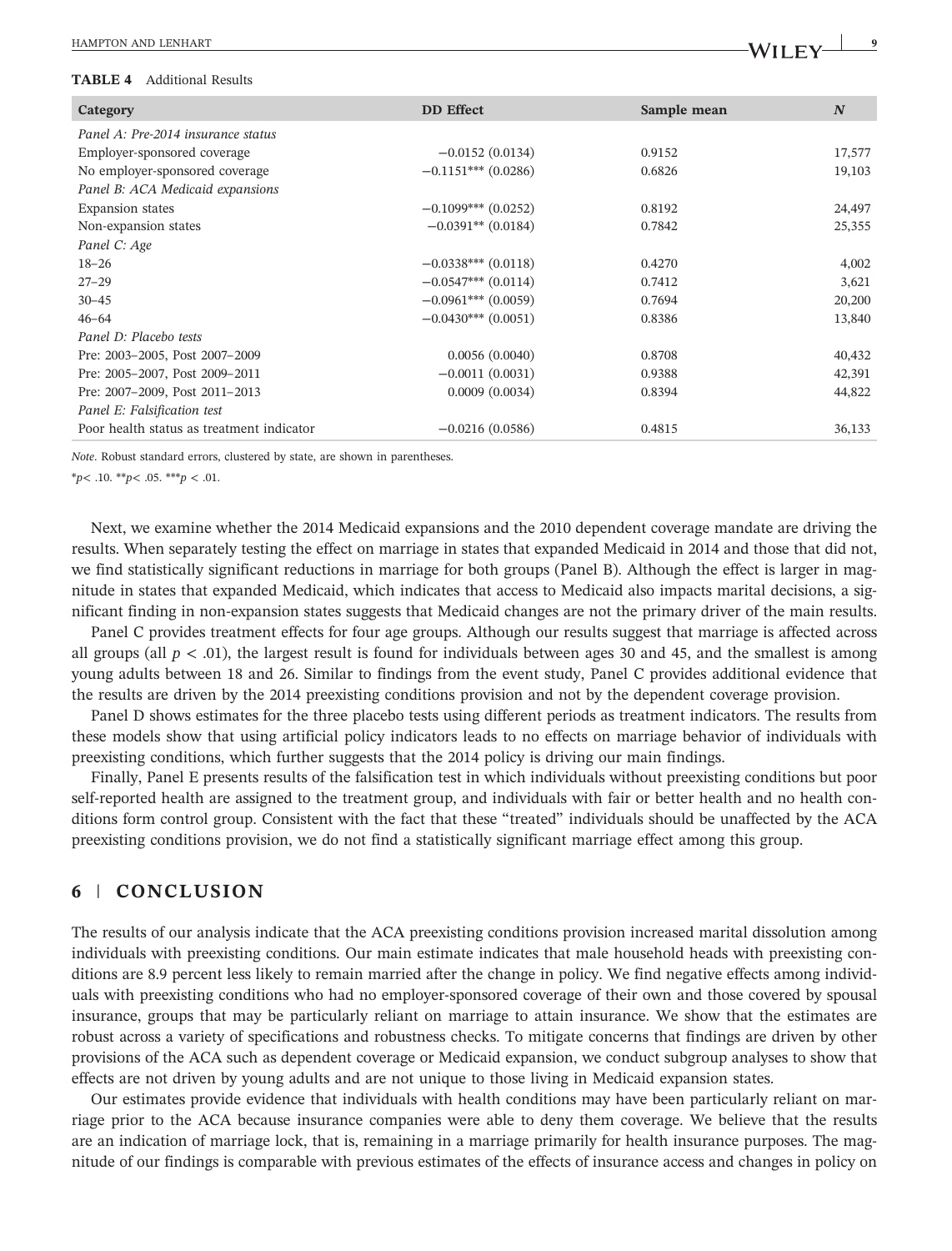marriage behavior. Abramowitz (2016) finds that the dependent coverage mandate decreased marriage rates by 8.8 to 9.3 percent among young adults, and Chen (2017) estimates a 7 percent increase in the number of divorces among individuals with spousal insurance coverage upon achieving Medicare eligibility at age 65.

By preventing insurers from denying coverage to individuals with preexisting conditions, the ACA may have added a level of relationship flexibility for people with health conditions. By freeing individuals from concerns that they may be denied coverage or charged higher premiums, the preexisting conditions provision decreases the benefit of marriage by making spousal insurance coverage less valuable. Although likely not having an impact on the average person, the policy has the potential to influence marital decisions of those with preexisting conditions. Given pre‐ACA laws, individuals with preexisting conditions are most susceptible to marriage lock because the value of a spousal health insurance plan is amplified due to fears of being denied coverage elsewhere.

Marriage lock among individuals with chronic conditions is a topic that is understudied, and this paper offers both a better understanding of the insurance struggles of people with preexisting conditions and new evidence of how health care policy impacts marriage. Given that a substantial portion of the U.S. population suffers from a preexisting condition, it remains important to develop a better understanding of how this group is affected by health care policy. Researchers should continue to examine potentially unintended effects of the ACA and similar changes in policy to better understand the welfare implications of such reforms.

#### **ORCID**

*Otto Lenhart* <https://orcid.org/0000-0003-0949-4820>

#### **REFERENCES**

- Abramowitz, J. (2016). Saying "I don't": The effect of the Affordable Care Act young adult provision on marriage. *Journal of Human Resources*, *<sup>51</sup>*(4), 933–960. [https://doi.org/10.3368/jhr.51.4.0914](https://doi.org/10.3368/jhr.51.4.0914-6643R2)‐6643R2
- Abramowitz, J., & Dillender, M. (2017). Considering the use of stock and flow outcomes in empirical analyses: An examination of marriage data. Unpublished manuscript.
- Becker, G. S. (1973). A theory of marriage: Part I. *Journal of Political Economy*, *<sup>81</sup>*(4), 813–846.<https://doi.org/10.1086/260084>
- Becker, G. S. (1974). A theory of marriage: Part II. *Journal of Political Economy*, *<sup>82</sup>*(2), S11–S26.<https://doi.org/10.1086/260287> Becker, G. S. (1973). A theory of marriage: Part I. *Journal of Political Economy*, 81(4), 813–846. https://doi.org/10.1086/260084<br>Becker, G. S. (1974). A theory of marriage: Part II. *Journal of Political Economy*, 82(2),
- *women at all income levels, 2007*. *NCHS Data Brief, No. 11*. Hyattsville, MD: National Center for Health Statistics.
- Chen, T. (2017). Health insurance coverage and marriage behavior: Is there evidence of marriage‐lock? Working Paper. [https://econ.uconn.](https://econ.uconn.edu/wp-content/uploads/sites/681/2017/02/marriage_lock_tianxu_chen_201701.pdf) edu/wp‐[content/uploads/sites/681/2017/02/marriage\\_lock\\_tianxu\\_chen\\_201701.pdf](https://econ.uconn.edu/wp-content/uploads/sites/681/2017/02/marriage_lock_tianxu_chen_201701.pdf)
- Claxton, G., Cox, C., Levitt, L., & Pollitz, K. (2016). Pre‐existing conditions and medical underwriting in the individual insurance market prior to the ACA. The Henry J. Kaiser Family Foundation, Policy Brief. [https://www.kff.org/health](https://www.kff.org/health-reform/issue-brief/pre-existing-conditions-and-medical-underwriting-in-the-individual-insurance-market-prior-to-the-aca/)-reform/issue-brief/pre-existing-conditionsand‐medical‐[underwriting](https://www.kff.org/health-reform/issue-brief/pre-existing-conditions-and-medical-underwriting-in-the-individual-insurance-market-prior-to-the-aca/)‐in‐the‐individual‐insurance‐market‐prior‐to‐the‐aca/
- Fehr, R., Damico, A., Levitt, L., Claxton, G., Cox, C., Pollitz, K. (2018). Mapping pre‐existing conditions across the U.S. The Henry J. Kaiser Family Foundation, Policy Brief. [https://www.kff.org/health](https://www.kff.org/health-reform/issue-brief/mapping-pre-existing-conditions-across-the-u-s/)‐reform/issue‐brief/mapping‐pre‐existing‐conditions‐across‐the‐u‐s/
- Harrington Meyer, M., & Pavalko, E. K. (1996). Family, work, and access to health insurance among mature women. *Journal of Health and Social Behavior*, *<sup>37</sup>*, 311–325.<https://doi.org/10.2307/2137259>
- Kaiser Family Foundation (2008). Rush to the altar? The Henry J. Kaiser Family Foundation, Data Note, Kaiser Public Opinion. [https://](https://kaiserfamilyfoundation.files.wordpress.com/2013/01/7773datanote.pdf) [kaiserfamilyfoundation.files.wordpress.com/2013/01/7773datanote.pdf](https://kaiserfamilyfoundation.files.wordpress.com/2013/01/7773datanote.pdf)
- Lavelle, B., & Smock, P. J. (2012). Divorce and women's risk of health insurance loss. *Journal of Health and Social Behavior*, *<sup>53</sup>*(4), 413–431. <https://doi.org/10.1177/0022146512465758>
- Mora, R., & Reggio, I. (2015). Didq: A command for treatment‐effect estimation under alternative assumption. *The Stata Journal*, *<sup>15</sup>*(3), <sup>796</sup>–808.
- Peters, H. E., Simon, K., & Taber, J. R. (2014). Marital disruption and health insurance. *Demography*, *<sup>51</sup>*(4), 1397–1421. [https://doi.org/](https://doi.org/10.1007/s13524-014-0317-6) [10.1007/s13524](https://doi.org/10.1007/s13524-014-0317-6)‐014‐0317‐<sup>6</sup>
- Pylypchuk, Y., & Kirby, J. B. (2017). The role of marriage in explaining racial and ethnic disparities in access to health care for men in the US. *Review of Economics of the Household*, *<sup>15</sup>*, 807–832. [https://doi.org/10.1007/s11150](https://doi.org/10.1007/s11150-015-9300-2)‐015‐9300‐<sup>2</sup>
- Zimmer, D. M. (2007). Asymmetric effects of marital separation on health insurance among men and women. *Contemporary Economic Policy*, *<sup>25</sup>*(1), 92–106. [https://doi.org/10.1111/j.1465](https://doi.org/10.1111/j.1465-7287.2006.00032.x)‐7287.2006.00032.x